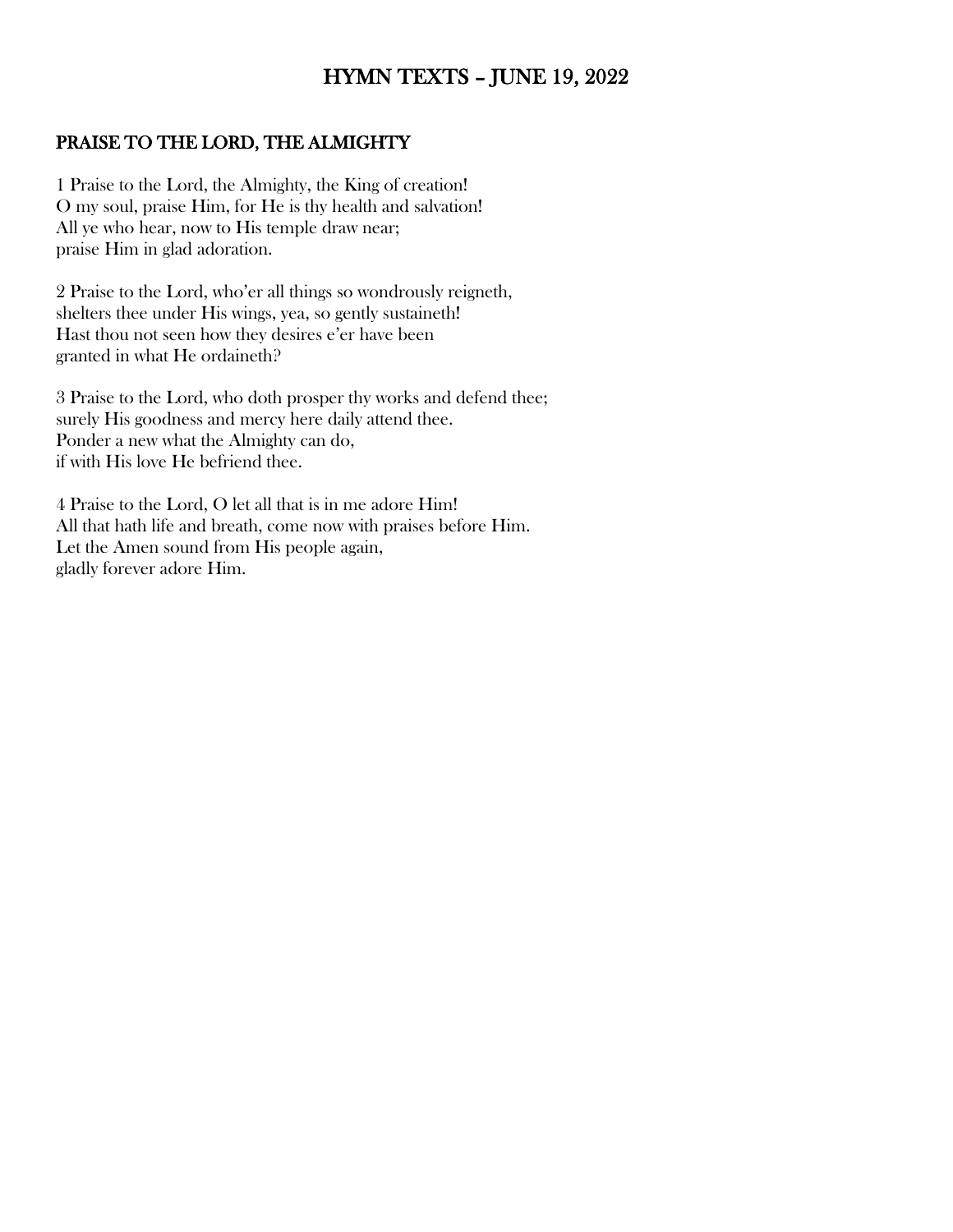#### THE MASTER HAS COME

1 The Master has come, and He calls us to follow the track of the footprints He leaves on our way; far over the mountain and through the deep hollow, the path leads us on the mansions of day: the Master has called us, the children who fear Him, who march 'neath Christ's banner, His own little band; we love Him and seek Him, we long to be near Him, and rest in the light of His beautiful land.

2 The Master has called us; the road may be dreary, and dangers and sorrows are strewn on the track; but God's Holy Spirit God's Holy Spirit shall comfort the weary; we follow the Savior and cannot turn back; the Master has called us: though doubt and temptation may compass our journey, we cheerfully sing: "press onward, look upward," through much tribulation; the children of Zion must follow their King.

3 The Master has called us, in life's early morning, with spirits as fresh as the dew on the sod: we turn from the world, with its smiles and scorning, to cast in our lot with the people of God: the Master has called us, His sons and His daughters, we plead for his blessings and trust in His love; and through the green pastures, beside the still waters, He'll lead us at last to His kingdom above.

### GOD IS CALLING THROUGH THE WHISPER

1 God is calling through the whisper of the Spirit's deepest sighs; through the thrill of sudden beauties that can catch us by surprise. Flash of lightning, crash of thunder; hush of stillness, rush of wonder: God is calling can you hear? God is calling can you hear?

2 God is calling through the voices of our neighbors' urgent prayers: through their longing for redemption and for rescue from despair. Place of hurt or face of needing; strident cry or silent pleading: God is calling can you hear: God is calling can you hear?

3 God is calling through the music of sublime and human arts: through the hymns of earth and angels, and the carols of our hearts. Lift of joy and gift of singing; days and nights our praises bringing: God is calling and we hear! God is calling and we hear!